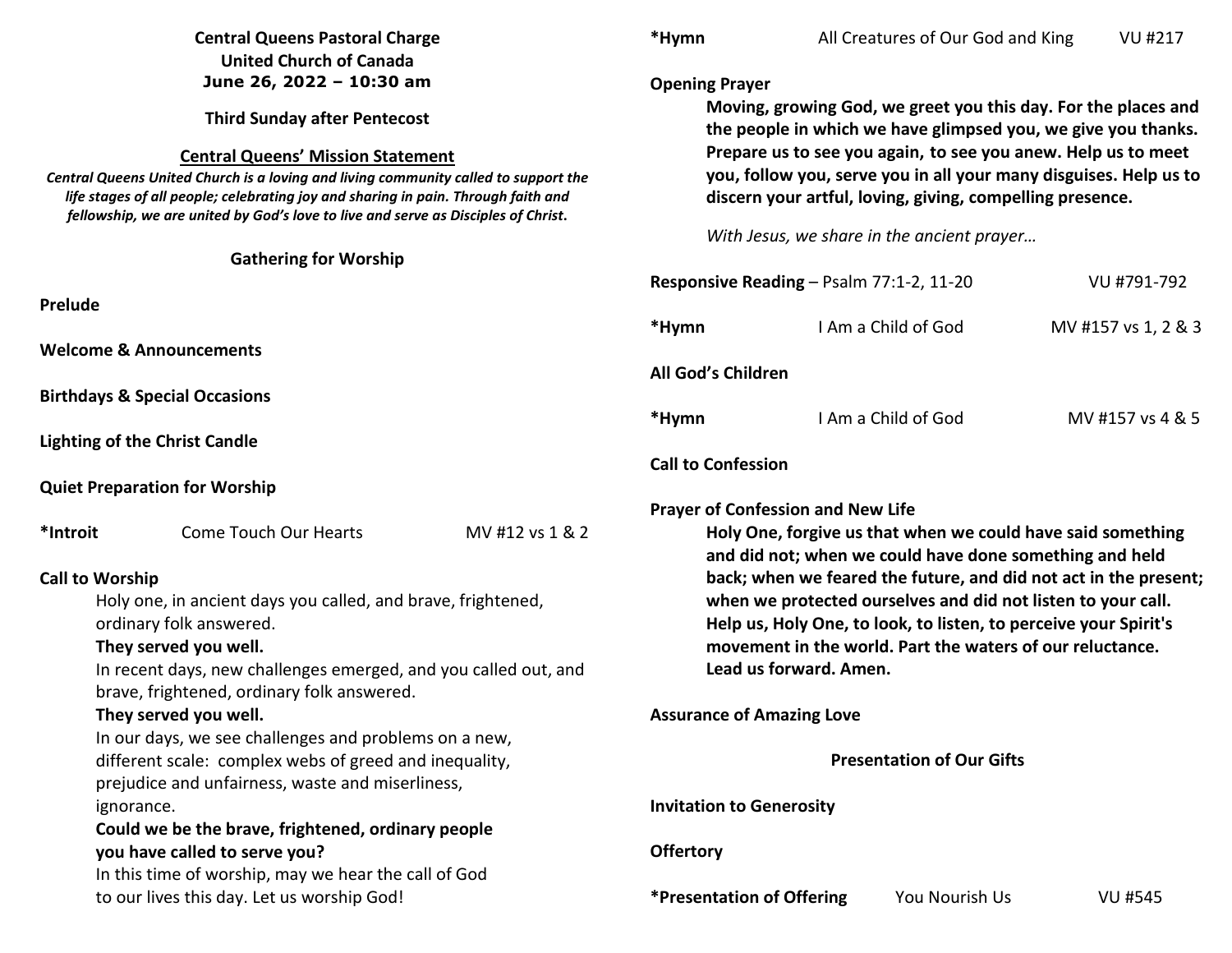| <b>Offertory Prayer</b>                           |                                                                  |                | <b>Ministry of Music</b><br><b>Kirk Neville</b>                                                                                               |                                                                                                                                                      |  |  |
|---------------------------------------------------|------------------------------------------------------------------|----------------|-----------------------------------------------------------------------------------------------------------------------------------------------|------------------------------------------------------------------------------------------------------------------------------------------------------|--|--|
|                                                   | Loving God, you offer us gifts beyond price: gifts of skills and |                | Website                                                                                                                                       | https://cquc.ca/index.htm                                                                                                                            |  |  |
|                                                   | time and love. We gratefully receive these and, in turn, offer   |                | Phone                                                                                                                                         | 902-786-9222                                                                                                                                         |  |  |
|                                                   | you back a portion. Bless our offerings. May they go through     |                | Email                                                                                                                                         | nevillejk@hotmail.com                                                                                                                                |  |  |
|                                                   | this place and out into the world to continue your work of       |                | <b>Church Office</b>                                                                                                                          |                                                                                                                                                      |  |  |
|                                                   | peace, justice and mercy. Amen                                   |                | <b>Office Hours</b>                                                                                                                           | Wednesday & Thursday                                                                                                                                 |  |  |
|                                                   |                                                                  |                |                                                                                                                                               | $9 am - 12 pm$                                                                                                                                       |  |  |
|                                                   | <b>Listening for the Word</b>                                    |                | Phone                                                                                                                                         | 902-964-2221                                                                                                                                         |  |  |
|                                                   |                                                                  |                | Email                                                                                                                                         | office@cquc.ca                                                                                                                                       |  |  |
| <b>Sacred Word</b>                                |                                                                  |                |                                                                                                                                               |                                                                                                                                                      |  |  |
| <b>Galatians 5:1, 13-25</b><br>Luke 9:51-62       |                                                                  |                | A Warm Welcome to All - We are delighted you've joined us. May God's<br>word today strengthen your faith, inspire curiosity and learning, and |                                                                                                                                                      |  |  |
| Anthem                                            | As the Wind Song Through the Trees                               |                | motivate your service of others. All are welcome.                                                                                             |                                                                                                                                                      |  |  |
| <b>Sermon</b>                                     |                                                                  |                | Today's Bulletins are placed in memory of Barton Boswall. Lovingly<br>remembered by Dale, Anne and Heather.                                   |                                                                                                                                                      |  |  |
| <b>Reflective Music</b>                           |                                                                  |                | Sympathies are extended to Sam & Debra MacLeod on the loss of<br>Debra's brother, Gordon Fathfull.                                            |                                                                                                                                                      |  |  |
| <b>Prayers of Thanksgiving and Intercession</b>   |                                                                  |                |                                                                                                                                               |                                                                                                                                                      |  |  |
|                                                   |                                                                  |                |                                                                                                                                               |                                                                                                                                                      |  |  |
|                                                   | <b>Responding to the Word</b>                                    |                |                                                                                                                                               | Life and Work of Our Church                                                                                                                          |  |  |
| *Hymn                                             | He Leadeth Me                                                    | <b>VU #657</b> |                                                                                                                                               | Greg's Office Hours: Tuesday, Wednesday and Thursday from 9 am - 12<br>pm. If anyone is in the hospital or would like a visit from Greg, please call |  |  |
| *Benediction                                      |                                                                  |                |                                                                                                                                               | him at 902-964-2291. If you wish to meet with Greg outside the<br>scheduled hours, please call 902-964-2291 or email minister@cquc.ca                |  |  |
| *Choral Benediction                               | Peace Be with You                                                | MV #215        | for an appointment.                                                                                                                           |                                                                                                                                                      |  |  |
| <b>Postlude</b><br>* Please stand as you are able |                                                                  |                | COVID protocols. Masks are required.                                                                                                          | In-Church Services: We will continue with the status quo regarding our                                                                               |  |  |
| <b>Ministers</b>                                  | All of us                                                        |                |                                                                                                                                               | <b>Camp Abby</b> – The UCW is considering providing some financial                                                                                   |  |  |
|                                                   | <b>Rev Greg Davis</b>                                            |                |                                                                                                                                               | assistance for children going to Camp Abby this summer. If you are                                                                                   |  |  |
| <b>Clergy</b><br><b>Office Hours</b>              | Tuesday, Wednesday & Thursday                                    |                |                                                                                                                                               | considering sending your child to Camp Abby and would like some                                                                                      |  |  |
|                                                   | $9 am - 12 pm$                                                   |                |                                                                                                                                               | financial assistance, today is the last day to give your name to Velda                                                                               |  |  |
| Office Phone                                      | 902-964-2291                                                     |                |                                                                                                                                               | Bertram at 902-964-2210 or Kim Rodd at 902-626-5252.                                                                                                 |  |  |
| Email                                             | minister@cquc.ca                                                 |                |                                                                                                                                               |                                                                                                                                                      |  |  |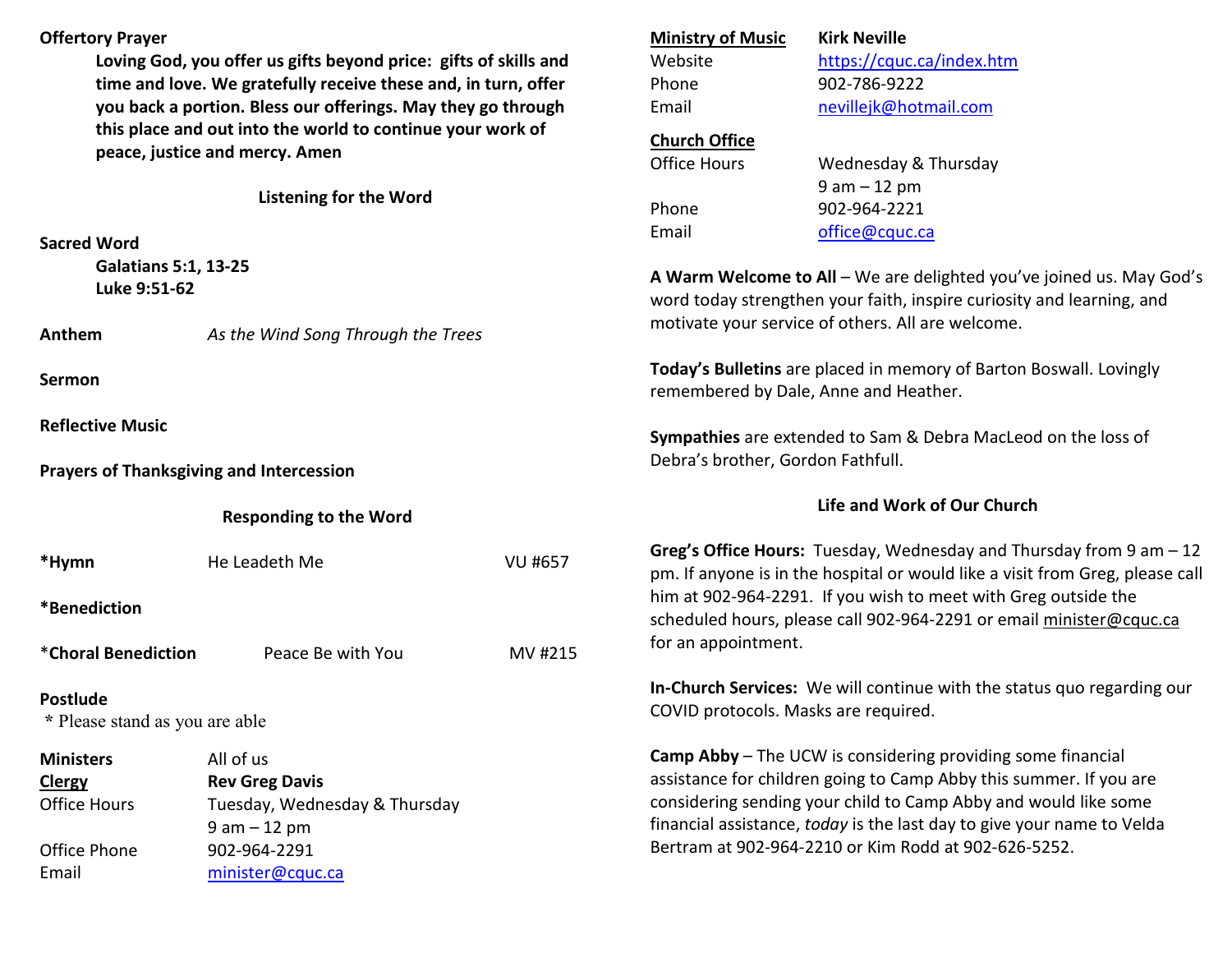**Choir practice** will be starting on this Wednesday, June 29<sup>th</sup>, at 7:30 pm at the church. All are welcome.

**Memorial Service for Beverly Mason** – The family of the late Beverly Fay Mason, including children and grandchildren from Ontario, will hold a Memorial Service in her memory at Central Queens United Church on Friday, July  $8<sup>th</sup>$ , at 7 pm. Doors opening at 6:30 pm. All are welcome.

Son, Ian, and daughter, Pippa, will each offer eulogies, granddaughter, Rhea, will read on of Beverly's short poems, friend, Sarah Weeks, will sing a solo song, and Greg Davis will lead the service. If weather is suitable, Beverly's ashes will be interred immediately after in the Hunter River cemetery. Greg will lead the procession to the cemetery.

**FundScrip** –Janet will be placing an order today. The next order date will be Sunday, July  $10^{th}$ . You can reach Janet Howes by email jhowes1969@gmail.com) or by phone or text (902-393-1527). E-transfers accepted. Promotion for the month of June: Ultramar – 2.5%. **FündScrip** 

**E-Transfers** – Central Queens United Church is set up to accept E-Transfers. If you wish to give your offerings through E-Transfer, please send via email to veldabertram@gmail.com.

**Scent-Free** – "*No scents makes good sense*" recognizing that some of our church attendees have sensitivity and/or allergic reactions to various fragrant products. Thank you for your cooperation so that everyone can attend our church.

**Pop Can Pull Tabs** – Remember your pull tabs!! George Mason is collecting pop can pull tabs when are then given to the Daughters of the Nile women's organization. The funds go to the Shriners Hospital in Montreal where they are used to buy reading materials for children in the hospital. Your can tab collections can be dropped off here at the church. Thank you.



**Weekly Bulletins** can be sponsored by you in celebration or remembrance of a loved one. There is a signup sheet on the table at the back of the sanctuary. Cost is \$20.00.

**Bulletin Deadline** – Deadline for items to be placed in the bulletin is **Wednesday** evening. Bulletin items can be emailed to office@cquc.ca.

**Bookworms United** – Bookworms United will meet on Wednesday, July 27<sup>th</sup>, at 10:30 am. The book for discussion will be **Sweetland** by Michael Crummey. For more information, please contact Liz Spangler at spangler@upei.ca.

Save this date: Saturday, August 13<sup>th</sup>, Central Queens United Church annual Yard Sale at the church. A huge variety of items including baked goods and plants at great prices. Sale starts at 8 am and goes until 1 pm. Come early for best selection! Anyone donating items can do during the week during office hours.



**Camp Abby** – Camp Abegweit is back to hosting their major fundraiser this year after a two-year hiatus. The  $11<sup>th</sup>$  annual Camp Abegweit golf tournament will take place on Wednesday, July  $6<sup>th</sup>$ , at 1pm at Eagles Glenn golf course. People may sign up as an individual or a team of four. A lunch and prizes will be provided. If you would like to contribute by sponsoring a hole or offering a prize, we will graciously accept this. If you wish to donate or enter a team to play, please contact Ben Grady, email: pben.grady@gmail.com or phone: 902-330-7718.

Registration is open. To register, please visit their website at www.campabegweit.ca and click on "Register Today". Brochures are available on the table in the foyer.

## **Community News**

**Winsloe United Church Ceilidh** will be held on Monday, July 4<sup>th</sup>, at 7 pm. Featuring Terry Dunsford, Jacinta MacDonald, and Colleen MacPhee. Admission is \$15 at the door; doors open at 6:30 p.m. Winsloe United Church is located at 121 Winsloe Road – Route 223.